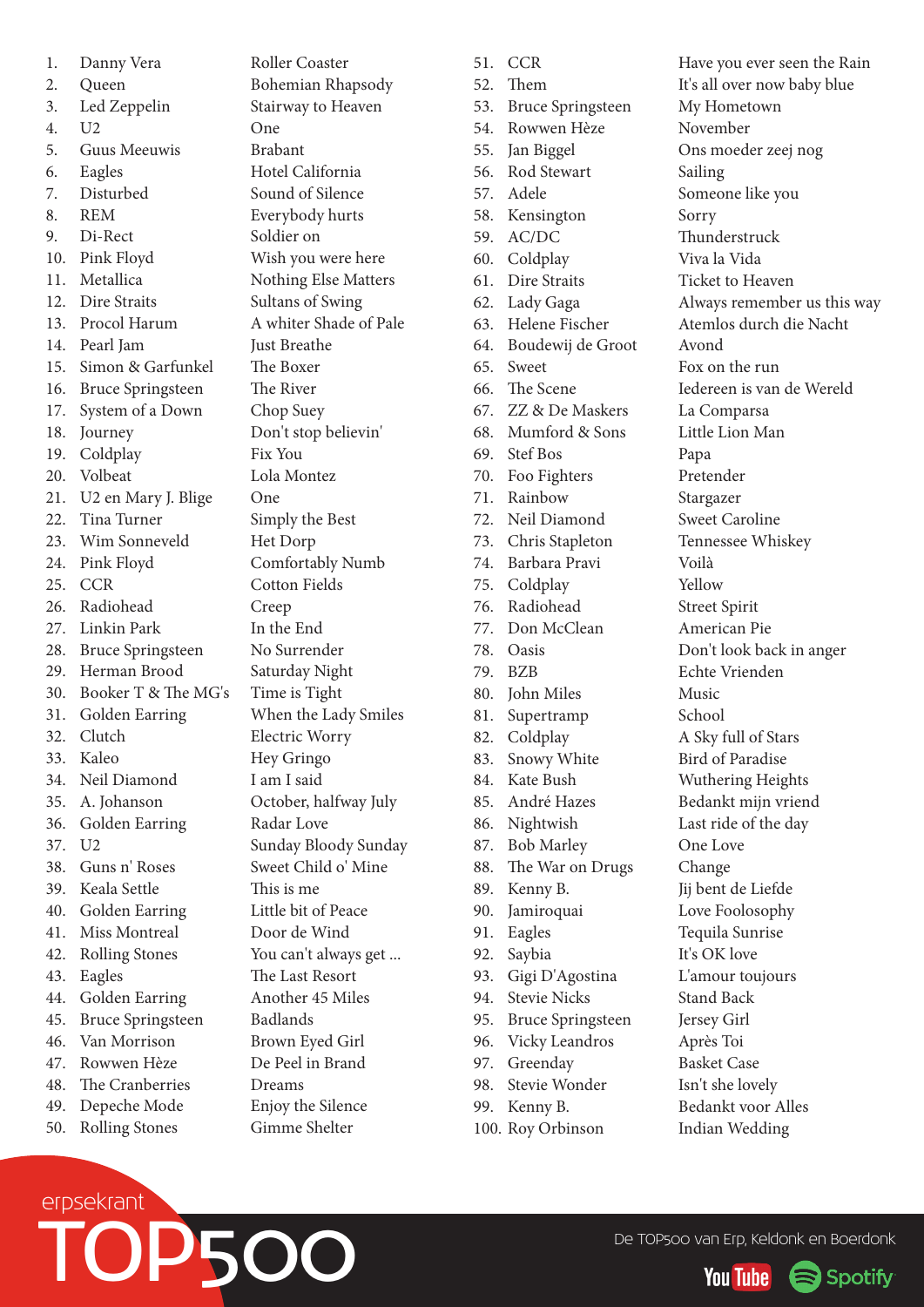101. Pink What About us 102. Labi Siffre Something Inside so Strong 103. Rolling Stones Blue and Lonesome 104. The Dandy Warhols Bohemian like you 105. Tower of Power Knock Yourself Out 106. Robin Gibb Ellan Vannin 107. Paul Kalkbrenner Aaron 108. Fleetwood Mac Dreams 109. Dog Eat Dog Who's the King 110. Red Hot Chili Peppers Scar Tissue 111. Faela The Sailor's Warning 112. Henk Westbroek Zelfs je naam is mooi 113. Neil Diamond Love on the Rocks 114. Daniel O'Donnell Footsteps 115. Lenny Kravitz Are you gonna go my way 116. Racoon Don't give up the Fight 117. Mell & Vintage Future Worth it 118. Gnarls Barkley Crazy 119. The Cult She sells sanctuary 120. Floor Jansen& Henk P. Phantom of the Opera 121. Kyteman Sorry 122. Minnie Riperton Lovin' you 123. Normaal Deurdonderen 124. Elvis Presley My Boy 125. Pearl Jam Alive 126. Boney M Rasputin 127. Billie Eilish Happier than ever 128. Beyonce Daddy Lessons 129. Norman Greenbaum Spirit in the Sky 130. MEAU Dat heb jij gedaan 131. Rolling Stones Paint it Black 132. Them Friday's Child 133. CCR Proud Mary 134. John Denver Annie's Song 135. Allman Brothers Band Dreams 136. Marco Borsato Dochters 137. CCR I put a spell on you 138. Gene Pitney Something's Gotten ... 139. Neil Diamond Beautiful Noise 140. The Cats One Way Wind 141. Fleetwood Mac Everywhere 142. Paolo Nutini Iron Sky 143. Ben Howard Keep Your Head On 144. Editors Ton of Love 145. Nirvana Lithium 146. Simple Minds Waterfront 147. The Cats Rock and Roll 148. Garth Brooks Thunder Rolls 149. Deep Purple Smoke on the Water 150. Style Council Walls Come Tumbling Down

151. Chris Isaak Wicked Games 152. Brainbox Summertime 153. Rolling Stones Angie 154. Scorpions Still loving you 155. Armand Ben ik te min 156. Smashing Pumpkins Cherub Rock 157. Dope Die MF Die 158. Our last Night Sunrise 159. Gary Moore Still got the Blues 160. George Benson On Broadway 161. De Havenzangers Daar bij de Waterkant 162. The Cure Friday I'm in Love 163 Steve Miller Band Jet Airliner 164. Armin van Buuren This is what if feels like 165. Eva Cassidy Songbird 166. Leonard Cohen Anthem 167. Rival Sons Feral Roots 168. Gilbert Becaud Nathalie 169. The War on Drugs Under the Pressure 170. Triggerfinger First Taste 171. Harrie Jekkers Terug bij Af 173. Alan Parsons Project Old and Wise 175. Alexander Curly Guus kom naar Huus 176. Queen Innuendo 177. Muse Feeling Good 178. Pink I am here 179. The Beatles Let it Be 180. Faithless God is a DJ 181. Maxine & Brown De Eerste Keer 182. Davina Michelle The Power of Water 183. Leonard Cohen Night Comes on 184. Bonny Prince Billy I see a Darkness 185. Pentatonix Hallelujah 186. Harry Styles Sign of the Times 187. Salvatore Adamo Inch Allah 188. Mumford & Sons Delta 189. Glen Campbell I'm not gonna miss you 190. Frank Rae Very first time 191. Tape Toy Dive Deeper 192. Dolly Parton Jolene 193. Kensington No Me 194. Bruce Springsteen Jungleland 195. Toto Home of the Brave 196. Bon Jovi Old habits die hard 197. Twenty One Pilots Ride 198. Snow Patrol Run 199. Navarone Free Together

172. Jacky van Dam Hand in Hand Kameraden 174. Flogging Molly If I ever leave this world alive 200. Chi Coltrane Go like Elijah



De TOP500 van Erp, Keldonk en Boerdonk  $\begin{picture}(180,190)(0,0) \put(0,0){\line(1,0){10}} \put(10,0){\line(1,0){10}} \put(10,0){\line(1,0){10}} \put(10,0){\line(1,0){10}} \put(10,0){\line(1,0){10}} \put(10,0){\line(1,0){10}} \put(10,0){\line(1,0){10}} \put(10,0){\line(1,0){10}} \put(10,0){\line(1,0){10}} \put($ 

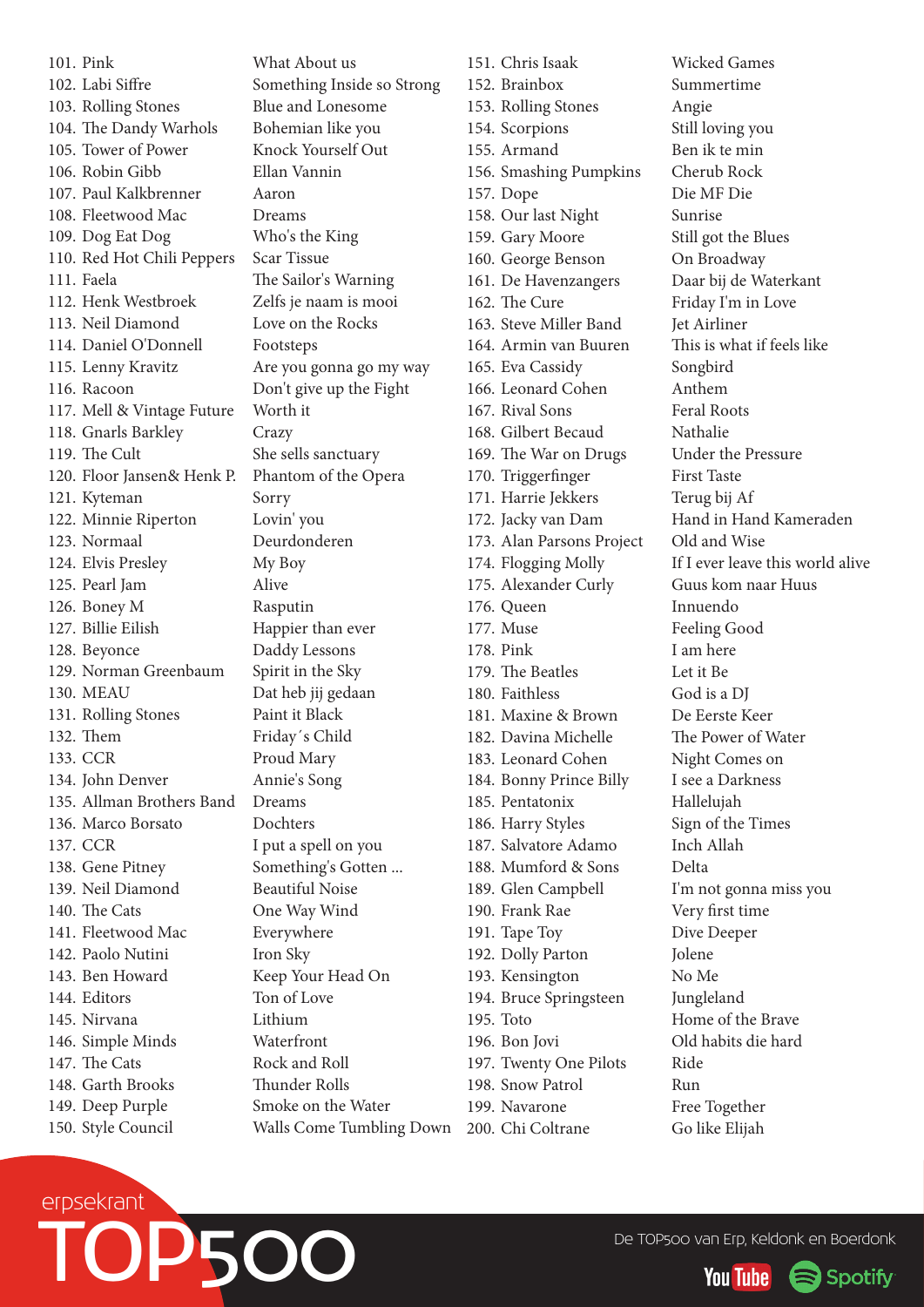201. RK De Veulpoepers Egelantier 202. The Killers When you were young 203. Broken Back Halcyon Birds 204. Toto Africa 205. Simple Minds Belfast Child 206. Pearl Jam Black 207. Kings of Leon Back Down South 208. Elvis Presley Can't help falling in love 209. U2 I will follow 210. Iron Maiden Wasted Years 211. Marco Borsato Waarom nou jij 212. Denver en Domingo Perhaps Love 213. Normaal Oerend Hard 214. Roxette It must have been love 216. John Coltrane Giant Steps 217. Huub Hangop Tosti 218. AC/DC Let there be rock 219. Joe Bonamassa Mountain Time 220. Level42 Hot Water 221. André Hazes Zij Gelooft in Mij 222. Queen Friends will be Friends 223. Anouk Modern World 224. Sinéad O'Connor This is a Rebel Song 225. Focus Sylvia 226. Fats Domino There goes my heart again 227. Joe Jackson Be my number Two 229. The Cats Lea 230. Mercy John Strangers 231. Wies Barman 232. The Shoes End of the Line 233. Madrugada Majesty 234. The War on Drugs Occasional Rain 235. Cock Robin Promise you made 236. The Beach Boys God only knows 237. Red Hot Chili Peppers Snow 238. Enigma Beyond the Invisible 239. Hero Family of the year 240. Pet Shop Boys Always on my mind 241. Mirusia Leuwerse Avé Maria 242. Sufjan Stevens Reach Out 243. Frans Halsema Voor Haar 244. Arctic Monkeys The View from the Afternoon 245. Nitty Gritty Dirt Band An American Dream 246. Lady Gaga & Bradley C. Shallow 247. Mumford & Sons The Cave 248. The War on Drugs I don't live here anymore 249. Bruce Springsteen Tougher than the rest 250. Paul McCartney Mull of Kintyre

228. Explosions in the Sky 6 Days at the Bottom of the Sea 278. Kensington Uncharded

215. Michael Jackson Don't stop 'Til You Get Enough 265. Soundgarden Black Hole Sun 251. Mumford & Sons Lover of the Light 252. Billy Joel She's always a woman 253. The Verve Bitter Sweet Symphony 254. U2 All I want is you 255. Racoon De echte vent 256. Chuck Berry's Johnny be Good 257. Simon & Garfunkel The Sound of Silence 258. Bob Marley Stir it Up 259. Andre Hazes De Vlieger 260. John Hogan The Prison Song 261. London Grammar Bitter Sweet Symphony 262. Tannhäuser / Derivè Refused 263. Joss Stone Son of a preacher man 264. Queen Spread your wings 266. The Cure Disintegration 267. Keane Sovereign Light Café 268. Tom Odell Another Love 269. Ramazzotti-Anastacia I belong to you 270. The Proclaimers I'm gonna be 271. Don Williams You're my best friend 272. Alice Phoebe Lou Dusk 273. Underworld Born Slippy 274. Pearl Jam Jeremy 275. Veldhuis & Kemper Ik wou dat ik jou was 276. Crowded House Weather with you 277. CCR Midnight Special 279. Amy Winehouse Valerie 280. Bob Marley Three little birds 281. Dire Straits Why Worry 282. Adele All I ask 283. Gerard van Maasakkers Hee Goade Mee 284. Salomon Burke Don't give up on me 285. Avicii Levels 286. The Trammps Shout 287. René Froger Een eigen huis 288. Maan Nog even niet 289. Otis Redding I've got dreams to remember 290. John Denver Is it love? 291. Rob de Nijs Foto van Vroeger 292. Derek and the Dominos Layla 293. Bruce Springsteen Dancing in the Dark 294. MUD Dyna-mite 295. Alquin Wheelchair groupie 296. Wiz Khalifa See you again 297. Tolga Kashif The Queen Symphony 298. The Doors When the Music's Over 299. Johnny Cash Jackson 300. Deep Purple Child in Time



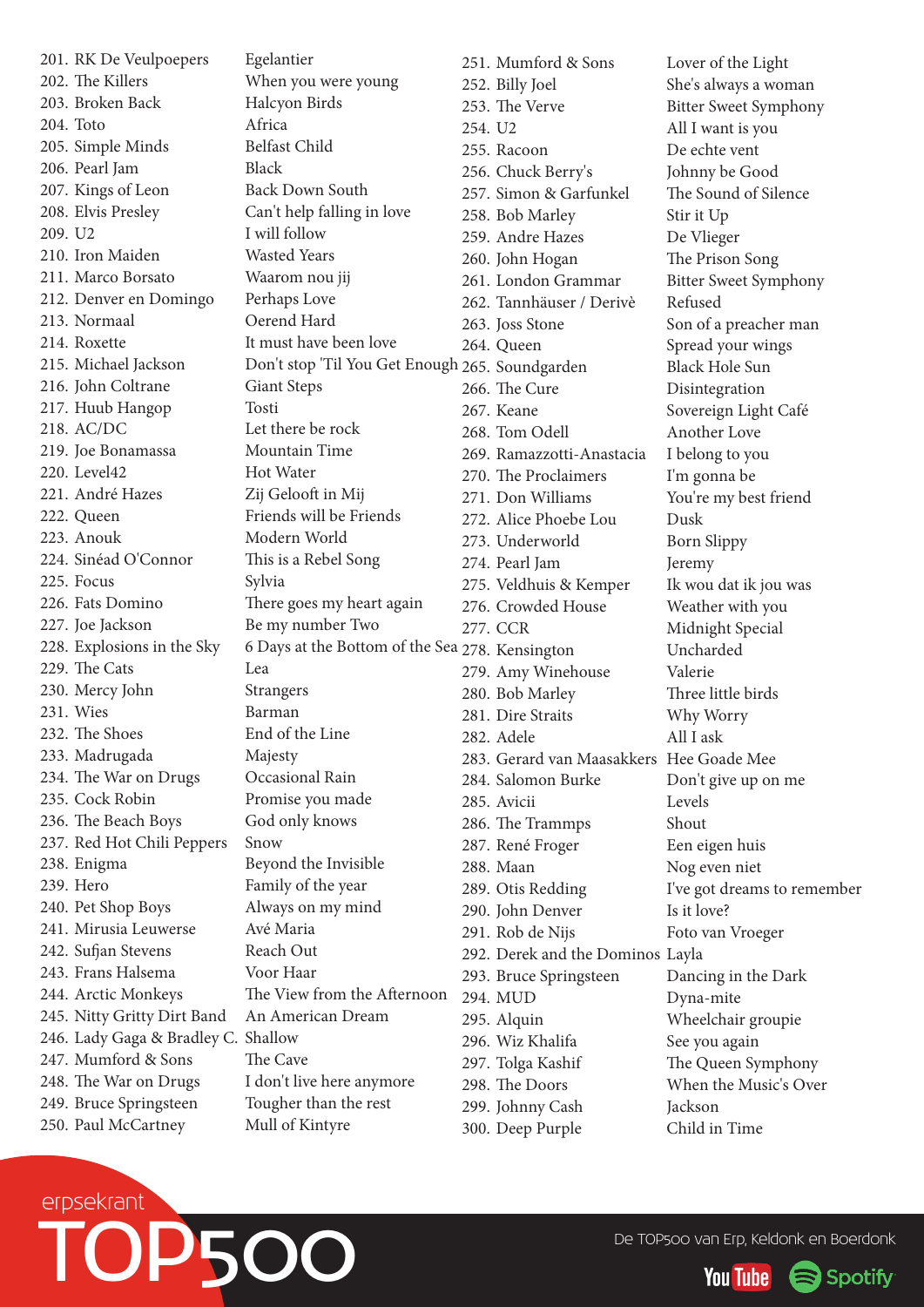301. Tribute to the Cats Band Remember the Good Times 302. Slade My oh My 303. Dwight Yoakam & Heather Myles Little Chapel 304. Fats Domino Blueberry Hill 305. Edith Piaf Je ne regrette rien 306. The Osmonds Yoyo 307. Gerard van Maasakkers Gij en Ik 308. Mink Deville This must be the Night 309. Elton John Nikita 310. Franky Goes to H. Power of Love 311. Solomon Burke Cry to me 312. Iron Maiden Number of the Beast 313. The Byrds Turn Turn Turn 314. Beth Hart & Bonamassa I'd Rather Go Blind 315. Pearl Jam Rearview Mirror 316. Ugli Kids Joe Cats in the Cradle 317. Thin Lizzy Black Rose 318. Arctic Monkeys I bet you look good ... 319. Bryan Adams We're gonna win 320. Jacques Herb Manuela 321. Live Lightning Crashes 322. Julia Zahra Just an Illusion 323. George Ezra Listen to the Man 324. Renaissance Running Hard 325. Rolling Stones As tears go by 326. James Taylor Fire and Rain 327. Pavarotti & Passengers Miss Sarajevo 328. Queens of the Stone Age Make it with chu 329. Red Fang Prehistoric Dog 330. REM Losing my Religion 331. The Buoys Give up your Guns 332. Bush Glycerine 333. Lucilla & Fara Bellinga Samen de wereld aan 334. Kermit Rainbow Connection 335. U2 With of Without you 336. Johnny Cash Ring of Fire 337. Bob Moses The Blame 338. Lewis Capaldi Bruises 339. Dolly Dots Love me just a little bit more 340. Ed Sheeran Perfect 341. Eddy Vedder Guaranteed 342. The Gun Club Moonlight Motel 343. The Beatles She's leaving home 344. Coldplay When I need a Friend 345. Greenday Jesus of Suburbia 346. Tina Turner River Deep Mountain High 347. Son Mieux 1992 348 Heather Nova Heart and Shoulder 349. Snow Patrol Chasing Cars 350. Rolling Stones Start me up

351. Slayer South of Heaven 352. Radical Face Welcome home, Son 353. Joe Bonamassa Black Coffee 354. REM Stand 355. Eminem Lose Yourself 356. Florence + the Machine Dog days are over 357. Leonard Cohen That's no way to say goodbye 358. Editors An end has a start 359. Faithless Insomnia 360. Jimmy Hendrix All along the Watchtower 361. Rammstein America 362. Paul Simon Graceland 363. David Bowie Heroes 364. Davina Michelle en Snelle 17 miljoen mensen 365. Muse Starlight 366. REO Speedwagon Keep on loving you 367. Metallica Master of Puppets 368. Cindy Lauper Girls just wanna have fun 369. The Beatles Yesterday 370. Foo Fighters Best of You 371. Eddy Vedder Long Nights 372. ABBA Dancing Queen 373. Mark and Clark Band Worndown Piano 374. Jack Johnson Banana Pancakes 375. Tim Toupet Ich bin ein Döner 376. Muse Something Human 377. Lisa Lois Hallelujah 378. T Rex Get it on (bang a gong) 379. Tom Jones Green green grass of home 380. Paul Anka A steel guitar and a glass ... 381. Everly Brothers Walk right back 382. Novastar Wrong 383. Marillion Chelsea Monday 384. Coldplay Clocks 385. Scooter Metropolis 386. ABBA Mamma Mia 387. Michael Kiwanuk1 Cold Litthe Heart 388. Nneka Heartbeat 389. Twice as Much Sitting on a Fence 390. Paul Simon A Church is burning 391. Johnny Cash Hurt 392. Dire Strats Sultans of Swing 393. Guy Sebastian Before I Go 394. Hardwell Spaceman 395. DJ Otzi en Nik P Ein Stern 396. Adele Rolling in the Deep 397. Big Country Look Away 398. Frank Boeijen Winter in Hamburg 399. Sir Douglas Quintet Dynamite Women 400. S10 Adem je in



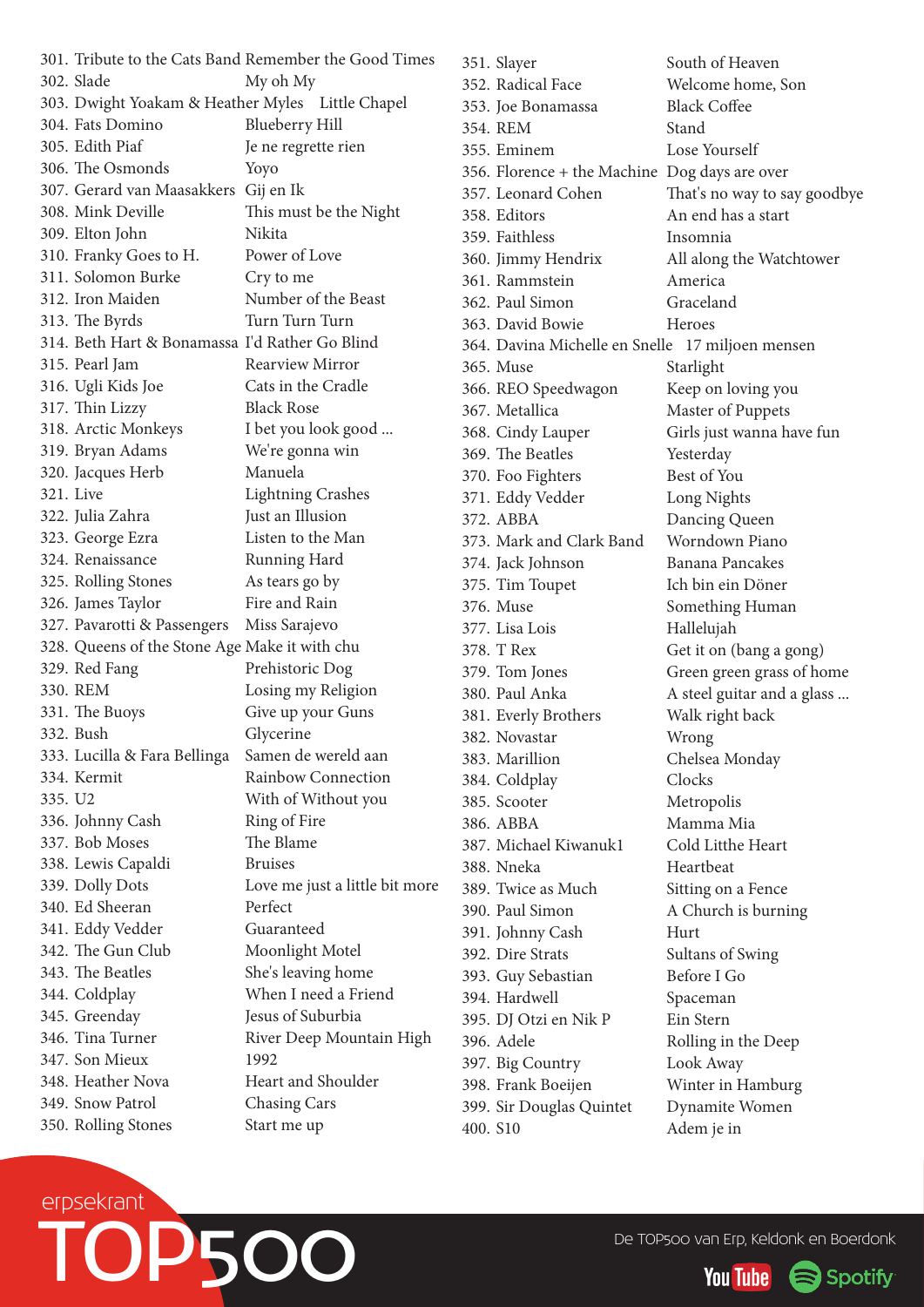401. Motörhead Ace of Spades 402. Kamahl Elephant Song 403. George Baker Selection Una Paloma Blanca 404. Neil Young Heart of Gold 405. Ludovico Einaudi Birdsong (Day 2) 406. Pearl Jam Throw your Arms around me 407. Tribute to the Cats Band Marian 408. Jumping Jewels Wheels 409. Trini Lopez If I had a hammer 410. Rolling Stones Wild Horses 411. Patti Smith Paths that cross (cross again) 412. Anouk Nobody's Wife 413. Michael Jackson Earth Song 414. De Dijk Dansen op de Vulkaan 415. Whitney Houston Greatest love of all 416. Noir Desir Le vent nous portera 417. Mavericks Dance the Night Away 418. Pyotr Ilyich TchaikovskyOverture 1812 419. Adele Make you feel my love 420. Santana Aranjuez / Maria Maria 421. James Blunt You're beautiful 422. Fleetwood Mac Go your own way 423. Bette Midler The Rose 424. Lownoise&Mental Theo Wonderful Days 425. Nol Havens Vanaf Hier 426. Maneskin Zitti E Buoni 427. Pearl Jam Last Kiss 428. Paolo Conte Max 429. Prince Purple Rain 430. Adam & The Ants Antmusic 431. Audio Bully's We don't care 432. Tom Petty Learning to Fly 433. Toon Hermans Café Biljart 434. AC/DC Hells Bells 435. Brennan Heart Wake up 436. Pete Murray So Beautiful 437. Alice Cooper Halo of Flies 438 K's Choice Not an Addict 439. Avicii Without You 440. Nothing But Thieves Impossible 441. Bryan Adams Everything I do 442. Alec Benjamin Water Fountain 443. David Benoit Human Nature 444. Supertramp Fool's Ouverture 445. Eut Party Time 446. Queen Radio GaGa 447. Rammstein Engel 448. Editors Papillon 449. Cowboy Billie Boem Toemba Toemba 450. The Cats Scarlet Ribbons

451. Stefan Nilsson Gabrielles Sang 452. Khruangbin Maria También 453. Blöf ft Lameirinhas Omhels me dan 454. U2 In God's Country 455. Maasakkers&De Leeuw Gij/Jij en Ik 456. André Hazes Kleine Jongen 457. Queen Love of my life 458. Shakira + Wyclef Jean Hips don't lie 459. Joe Bonamassa Driving towards the Daylight 460. Maan Ze huilt maar ze lacht 461. Adele Easy on me 462. De Staat Witch Doctor 463. Dire Straits Money for Nothing 464. Mart Hoogkamer Zwemmen in Bacardi Lemon 465. Frank van Etten Huisie op Wielen 466. Pete Murray Summer at Eureka 467. The Archies Sugar Sugar Sugar 468. Daryl Hall & John Gates I can't go for that (no can do) 469. Knopfler & V. Morrison The Last Laugh 470. Elvis Presley In the Ghetto 471. Queens of the Stone Age Song for the dead 472. Monster Magnet Space Lord 473. Bryan Ferry Simple Twist of Fate 474. Moody Blues Nights in White Satin 475. New Radicals You get what you give 476. Ed Sheeran Visiting Hours 477. Bryan Adams Summer of '69 478. De Dijk Merk je het niet (live) 479. Bob Dylan & Cash Girl from the North Country 480. Andre Hazes jr. Leef 481. CCR Down on the corner 482. One Night Only Just for Tonight 483. Nathaniel Rateliff I need never get old 484. Ozzy Osbourne No more tears 485. Elvis Presley Burning Love 486. Herman van Veen Hilversum 3 487. Imagine Dragons Demons 488. Tool 7empest 489. Claudia de Brei Mag ik dan bij Jou 490. Nirvana Lounge Act 491. Townes van Zandt Poncho and Lefty 492. The Beach Boys Sloop John B. 493. The Who See me, Feel me 494. Tim Akkerman Brilliant Disguise 495. Clannad, Bono In a Lifetime 496. The Scorpions Wind of Change 497. Wet Wet Wet Love is all around 498. Culture Club Time 499. Elvis Presley Suspicious Minds 500. Alan Jackson Buicks to the Moon